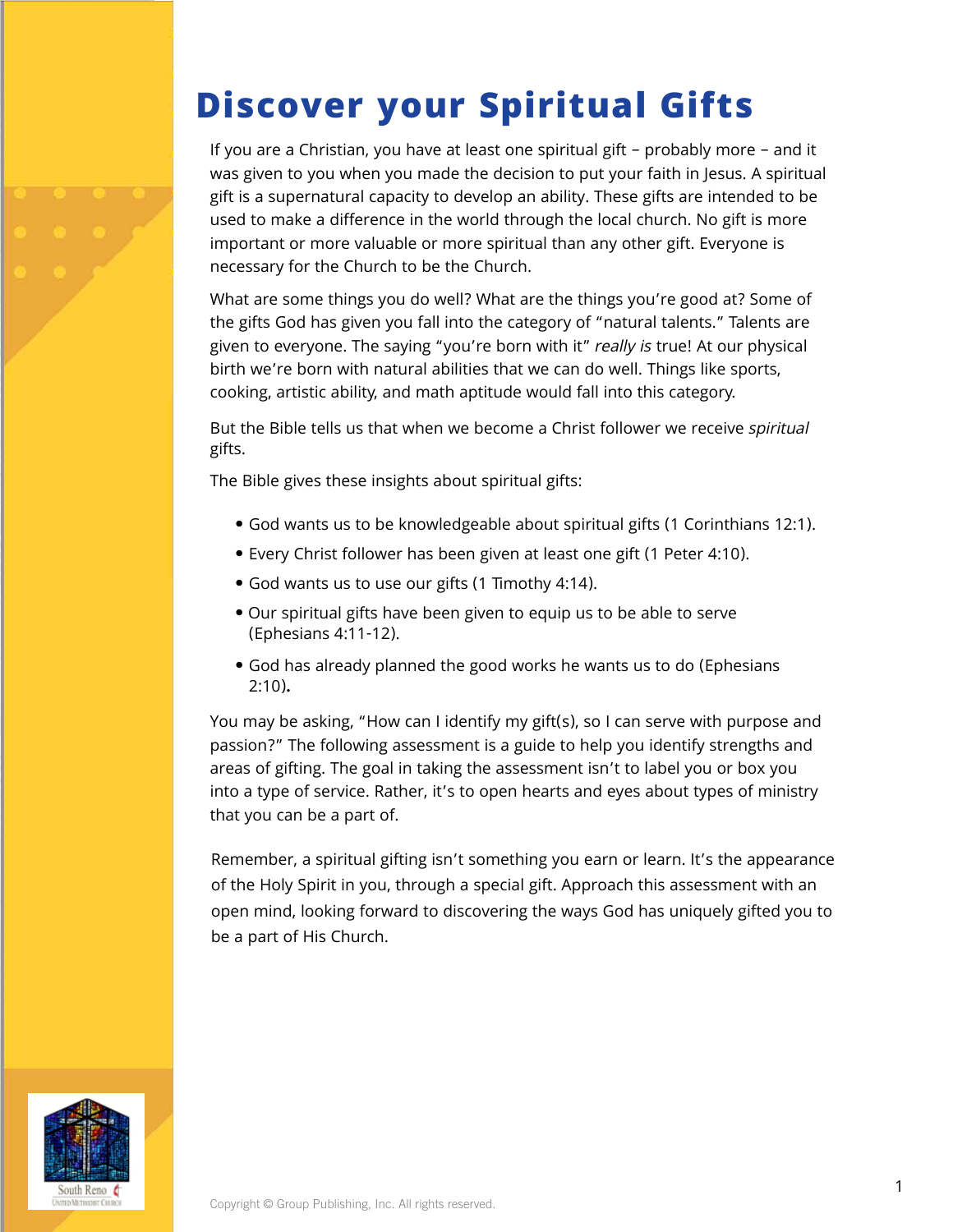## **Spiritual Gifts Score Sheet**

As you're answering the questions, you'll use this sheet to fill in the number score you give yourself for each statement. Then total each column and write your totals in the row at the bottom. Circle your top three scores, and then turn to the last page to discover what your top three spiritual gifts are and write them in the spaces provided below. In 1 Peter 4:10, we are told that God has given each of us special gifts and calls us to use them to serve one another. Now that you have discovered your gifts, talk to the leaders at your church about ways you can use your gifts to help serve.

### Spiritual Gifts Assessment Score Sheet

|         | A           | B            | $\mathsf C$ | D              | Е  | F  | G              | Н  | I                                                         | J  | Κ  | L  | M  | ${\sf N}$ | $\mathbf 0$ | $\mathsf{P}$ |
|---------|-------------|--------------|-------------|----------------|----|----|----------------|----|-----------------------------------------------------------|----|----|----|----|-----------|-------------|--------------|
|         | $\mathbf 1$ | $\mathbf{2}$ | 3           | $\overline{4}$ | 5  | 6  | $\overline{7}$ | 8  | $\mathcal{G}% _{M_{1},M_{2}}^{\alpha,\beta}(\mathcal{A})$ | 10 | 11 | 12 | 13 | 14        | 15          | 16           |
|         | 17          | 18           | 19          | 20             | 21 | 22 | 23             | 24 | 25                                                        | 26 | 27 | 28 | 29 | 30        | 31          | 32           |
|         | 33          | 34           | 35          | 36             | 37 | 38 | 39             | 40 | 41                                                        | 42 | 43 | 44 | 45 | 46        | 47          | 48           |
|         | 49          | 50           | 51          | 52             | 53 | 54 | 55             | 56 | 57                                                        | 58 | 59 | 60 | 61 | 62        | 63          | 64           |
| Totals: |             |              |             |                |    |    |                |    |                                                           |    |    |    |    |           |             |              |

**My Gift Profile:**



- 3. \_\_\_\_\_\_\_\_\_\_\_\_\_\_\_\_\_\_
	-

#### $Name$

Date \_\_\_\_\_\_\_\_\_\_\_\_\_

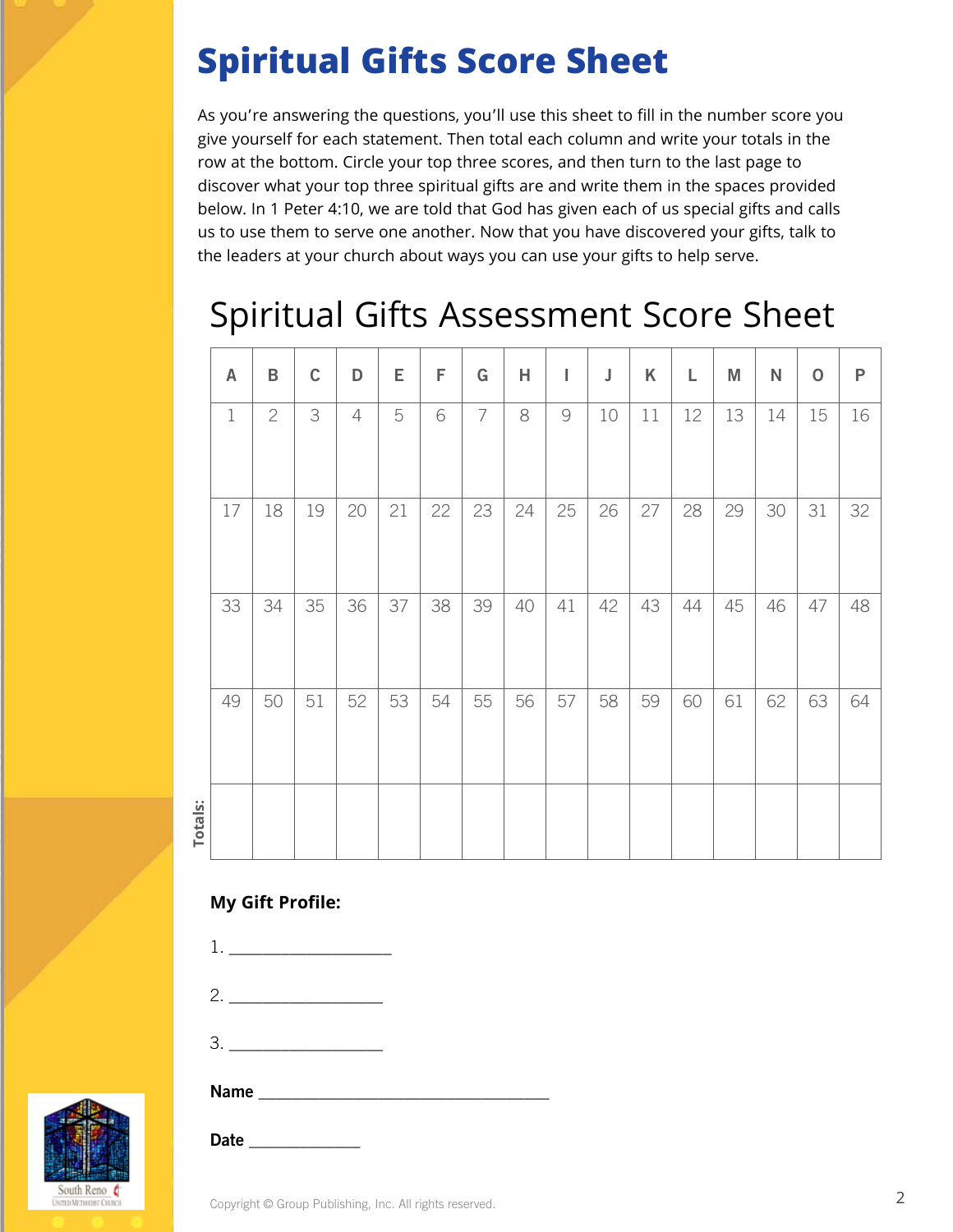# **Spiritual Gifts Discovery Assessment**

## Instructions

Read each statement below, and then respond by entering the number that corresponds with the statement that best fits how you would describe yourself according to the scale below. Upon completion, turn to page 5 and follow the directions to total your score.

- 3—consistently/frequently true
- 2—occasionally true
- 1—infrequently true

0—rarely true

- 1. People often ask me for spiritual or personal advice.
- 2. I can effectively explain God's Word to others.
- 3. I receive pleasure when caring for others.
- 4. I can speak God's Word so that others turn from sin.
- 5. I can feel the pain of suffering people and try to help them in their recovery.
- 6. I can inspire others to achieve their goals.
- 7. People often ask me about the meaning of a particular Scripture or biblical truth.
- 8. I often ask people for their prayer requests so I can pray for them.
- 9. I enjoy using my home as a place to minister to others.
- 10. I prefer to work "behind the scenes" on a project or program.
- 11. I generously give to people in need or to programs, and I receive joy in doing so.
- 12. It's easy for me to trust God to answer my prayers.
- 13. I can explain the Gospel message to others so that it's understood.
- 14. I usually look for the best in people.

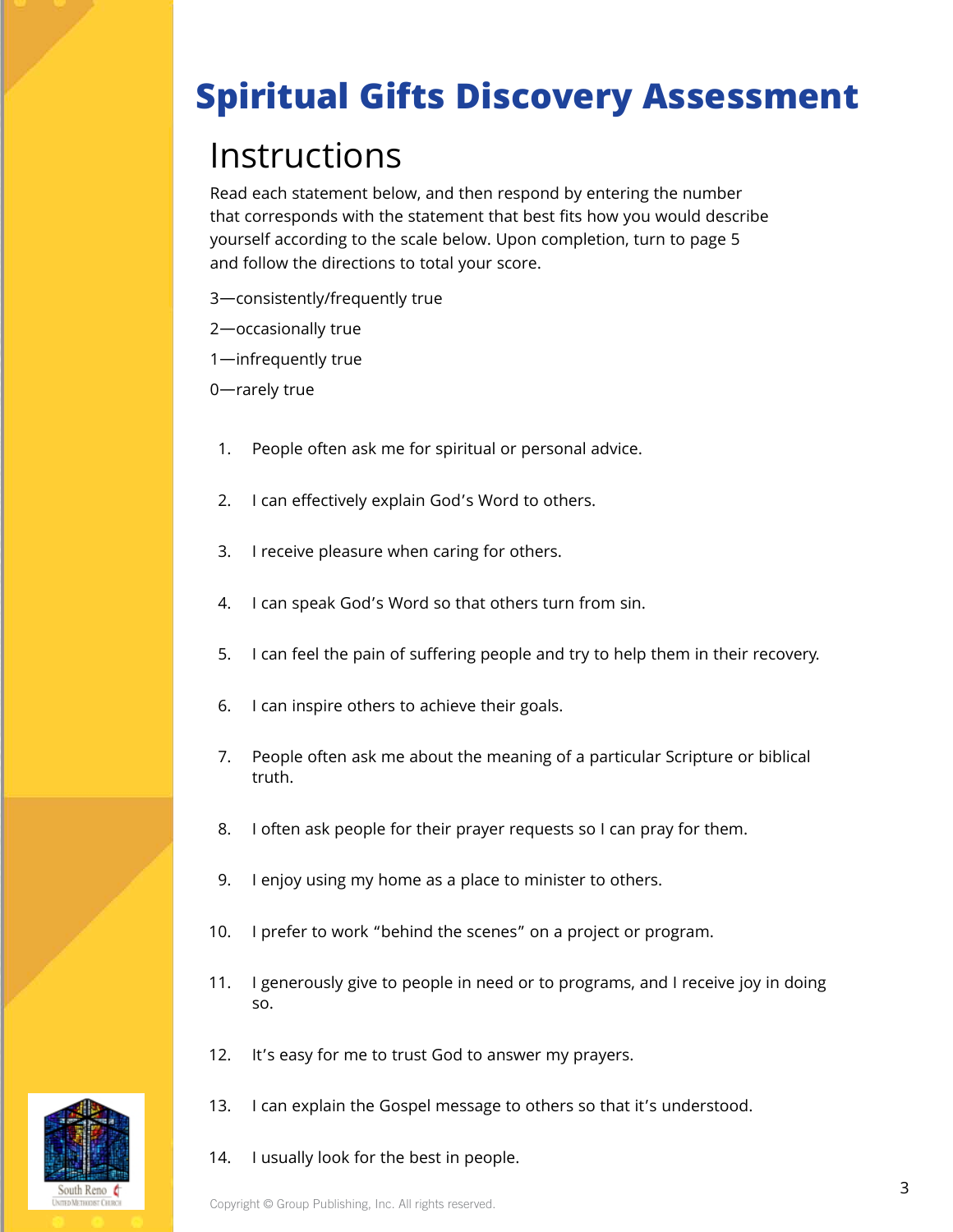- 15. I can tell the difference between spiritual truth and false teachings.
- 16. I enjoy the details of planning events and tasks and organizing groups.
- 17. I'm a good problem solver and can find solutions often overlooked by others.
- 18. I enjoy personal Bible study and research, knowing that the information I present can affect someone's eternity.
- 19. I desire to help wandering believers get back on the right path.
- 20. I'm compelled to confront people with the truth of God's Word.
- 21. I have patience when it comes to helping people get their lives back on track after a crisis.
- 22. Helping communicate a vision is one of my strengths.
- 23. It's easy for me to share my Bible knowledge with others.
- 24. I often lose track of the time when I pray and believe God gives me special insight in knowing what to pray about.
- 25. I like to meet new people and help them feel comfortable in new surroundings.
- 26. I don't mind doing repetitive and routine work if it supports the ministry of my church.
- 27. God has given me extra financial resources so that I might be able to generously support the church.
- 28. Even during difficult circumstances, I have confidence that God will provide assistance and resources to get me through.
- 29. I like to develop relationships with non-Christians in order to share the Gospel with them.
- 30. I am able to encourage and reassure others.
- 31. My first impression of people is usually accurate.
- 32. I organize work in a thorough and detailed manner.

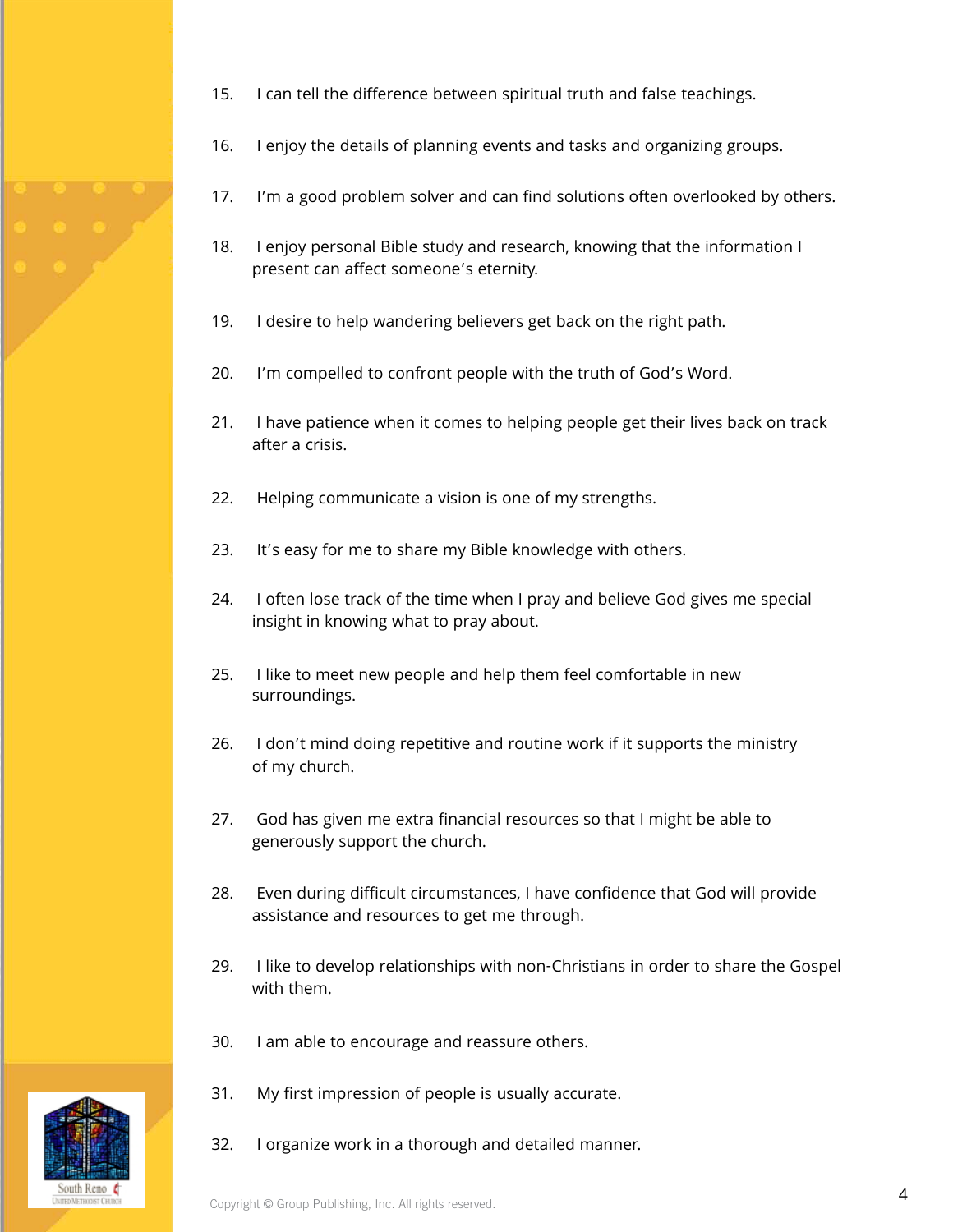- 33. I can select the best solution that is needed to resolve an issue.
- 34. I carefully note, review, and evaluate the material that is taught by others.
- 35. I like to give holistic guidance to help people with any need or problem they may have.
- 36. I'm willing to go against the current cultural trend and philosophy if it is not supportive of biblical principles.
- 37. I enjoy helping people who are often seen by others as dysfunctional, "high maintenance," or hopeless.
- 38. I can relate well to others in order to help them reach their full potential.
- 39. I often schedule time when I can read and study Scripture so that I gain biblical truth and insight.
- 40. I feel as though I am ministering to others when I pray for them.
- 41. I believe God directs people who are in need of friendship and community to me.
- 42. I enjoy taking on those little jobs at church that no one else seems to want to do.
- 43. I am able to give more of my money to church because I can save and manage my resources well.
- 44. I know that God will help me accomplish anything he sets before me.
- 45. I can help people connect to the Gospel so it applies to their needs.
- 46. I enjoy sharing the promises of God so that others may receive hope.
- 47. I can spot a "phony" when others may be deceived by their actions.
- 48. I can establish goals and objectives in order to achieve results.
- 49. I can usually determine the outcome of a person's lifestyle choices.
- 50. I enjoy a systematic approach to Bible study.
- 51. I am able to provide long-term care to those who need my support.

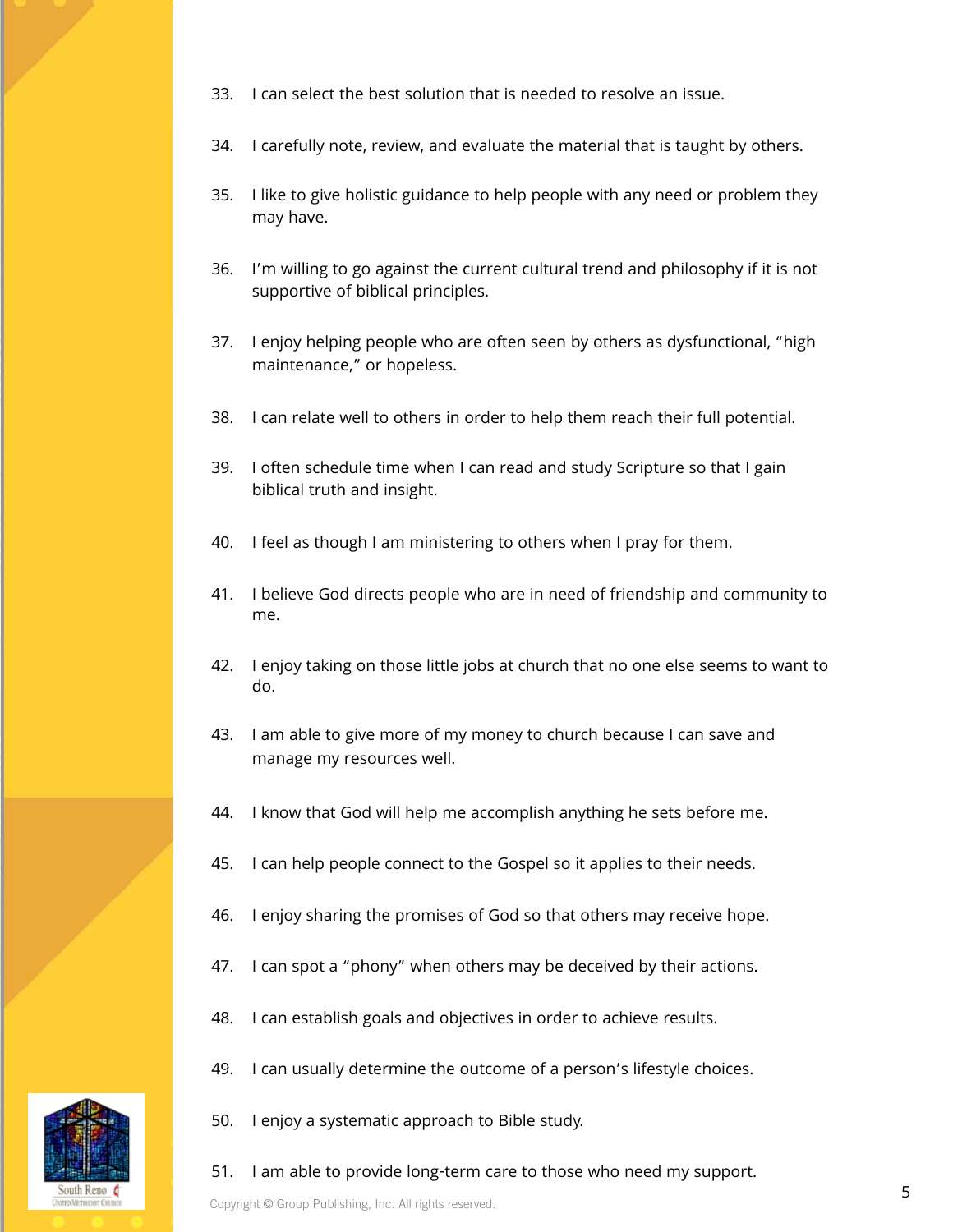- 52. I feel the need to correct people when their actions are wrong or contrary to God's Word.
- 53. My heart goes out to hurting people.
- 54. I enjoy goal-setting and leading people to accomplish their goals.
- 55. I usually discover biblical insights when studying Scripture, which helps others better understand God's Word.
- 56. When I hear about a crisis or someone in need, I feel an urgency to pray.
- 57. I can create an accepting environment where people feel at home in any setting.
- 58. I like to use my learned skills to help out with whatever job needs to be done.
- 59. I often limit my lifestyle options so I can give my church a higher portion of my income.
- 60. I trust God in circumstances where success cannot be guaranteed by human effort alone.
- 61. I enjoy asking people to make a faith commitment to Jesus.
- 62. I take pleasure in encouraging people who may be doubtful in their faith.
- 63. I usually see things as black or white, right or wrong.
- 64. I am able to identify and utilize the resources necessary to complete a task.